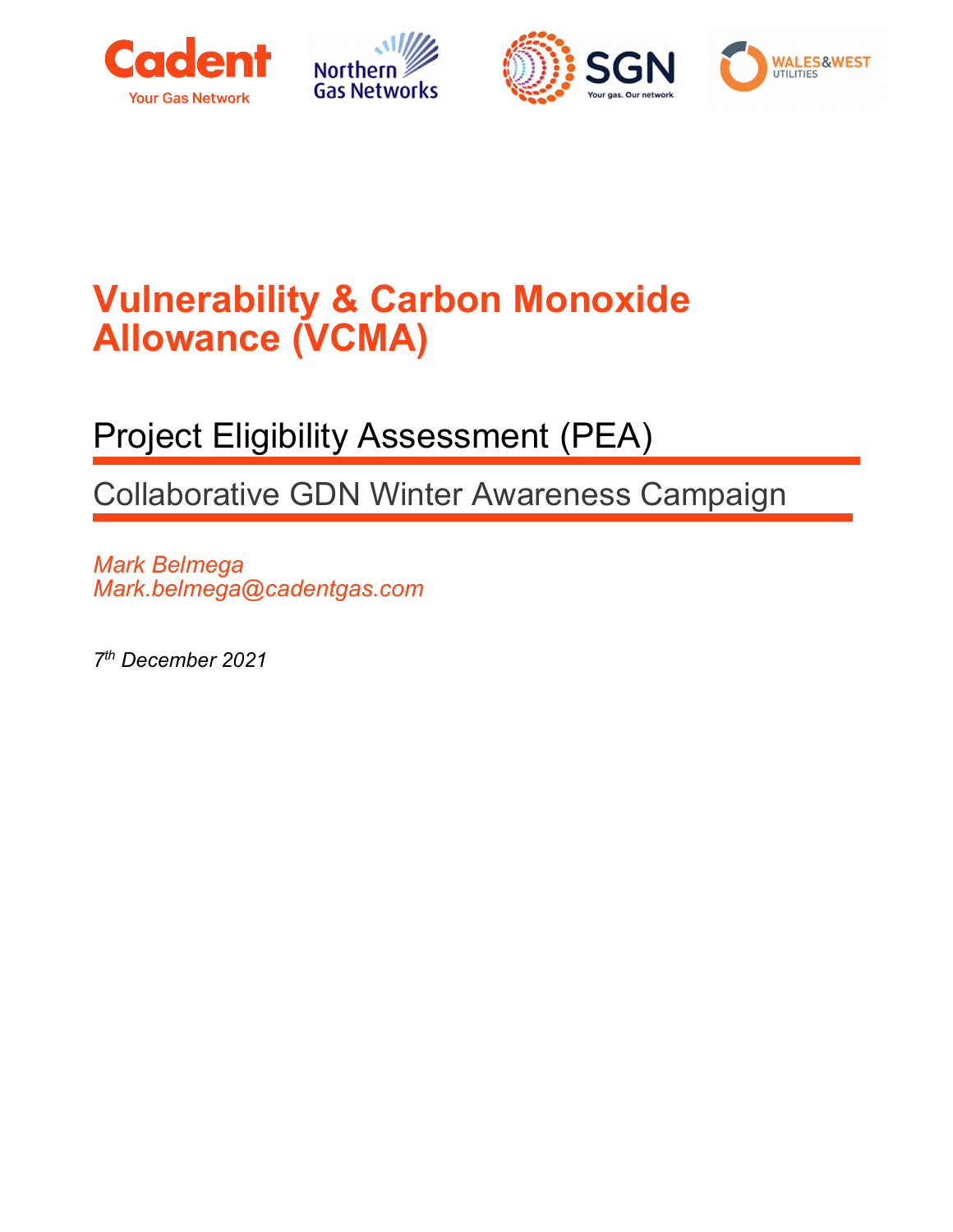Gas Network Vulnerability & Carbon Monoxide Allowance (VCMA) Governance Document - Project Eligibility Criteria

| Section 1 - Eligibility criteria for company specific projects (other than condemned essential gas<br>appliance repair and replacement) |                                                                                                                                                                                                                                                                                         |                                                 |  |  |  |
|-----------------------------------------------------------------------------------------------------------------------------------------|-----------------------------------------------------------------------------------------------------------------------------------------------------------------------------------------------------------------------------------------------------------------------------------------|-------------------------------------------------|--|--|--|
|                                                                                                                                         | In order to qualify as a VCMA project, a project must:                                                                                                                                                                                                                                  |                                                 |  |  |  |
|                                                                                                                                         | <b>VCMA Eligibility Criteria</b>                                                                                                                                                                                                                                                        | <b>Criteria</b><br><b>Satisfied</b><br>(Yes/No) |  |  |  |
| a)                                                                                                                                      | Have a positive, or forecasted positive Social Return on Investment (SROI), including for<br>the gas consumers funding the VCMA project;                                                                                                                                                | Yes                                             |  |  |  |
|                                                                                                                                         | b) Either:<br>Provide support to consumers in vulnerable situations, and relate to energy<br>j.<br>safeguarding, or<br>Provide awareness on the dangers of CO, or<br>ii.<br>Reduce the risk of harm caused by CO;<br>iii.                                                               | <b>Yes</b>                                      |  |  |  |
| C)                                                                                                                                      | Have defined outcomes and the associated actions to achieve these;                                                                                                                                                                                                                      | <b>Yes</b>                                      |  |  |  |
|                                                                                                                                         | d) Go beyond activities that are funded through other price control mechanism(s) or required<br>through licence obligations; and                                                                                                                                                        | <b>Yes</b>                                      |  |  |  |
| e)                                                                                                                                      | Not be delivered through other external funding sources directly accessed by a GDN,<br>including through other government (national, devolved or local) funding.                                                                                                                        | <b>Yes</b>                                      |  |  |  |
|                                                                                                                                         | Section 2 - Eligibility criteria for company specific essential gas appliance servicing, repair and<br>replacement projects<br>In order to qualify as a VCMA project, unsafe pipework and essential gas appliance servicing, repair or<br>replacement must meet the following criteria: |                                                 |  |  |  |
| a)                                                                                                                                      | A GDN has to isolate and condemn unsafe pipework or an essential gas appliance following<br>a supply interruption or as part of its emergency service role;                                                                                                                             | N/A                                             |  |  |  |
|                                                                                                                                         | b) The household cannot afford to service, repair or replace the unsafe pipework or essential<br>gas appliance; and;                                                                                                                                                                    | N/A                                             |  |  |  |
| C)                                                                                                                                      | Sufficient funding is not available from other sources (including national, devolved or local<br>government funding) to fund the unsafe pipework or essential gas appliance servicing,<br>repair or replacement.                                                                        | N/A                                             |  |  |  |
| Section 3 - Eligibility criteria for collaborative VCMA projects                                                                        |                                                                                                                                                                                                                                                                                         |                                                 |  |  |  |
|                                                                                                                                         | In order to qualify as a collaborative VCMA project, a project must:                                                                                                                                                                                                                    |                                                 |  |  |  |
|                                                                                                                                         | a) Meet the above company specific and boiler repair and replace (if applicable) project<br>eligibility criteria;                                                                                                                                                                       | N/A                                             |  |  |  |
|                                                                                                                                         | b) Have the potential to benefit consumers on the participating networks; and                                                                                                                                                                                                           | <b>Yes</b>                                      |  |  |  |
| C)                                                                                                                                      | Involve two, or more, gas distribution companies.                                                                                                                                                                                                                                       | <b>Yes</b>                                      |  |  |  |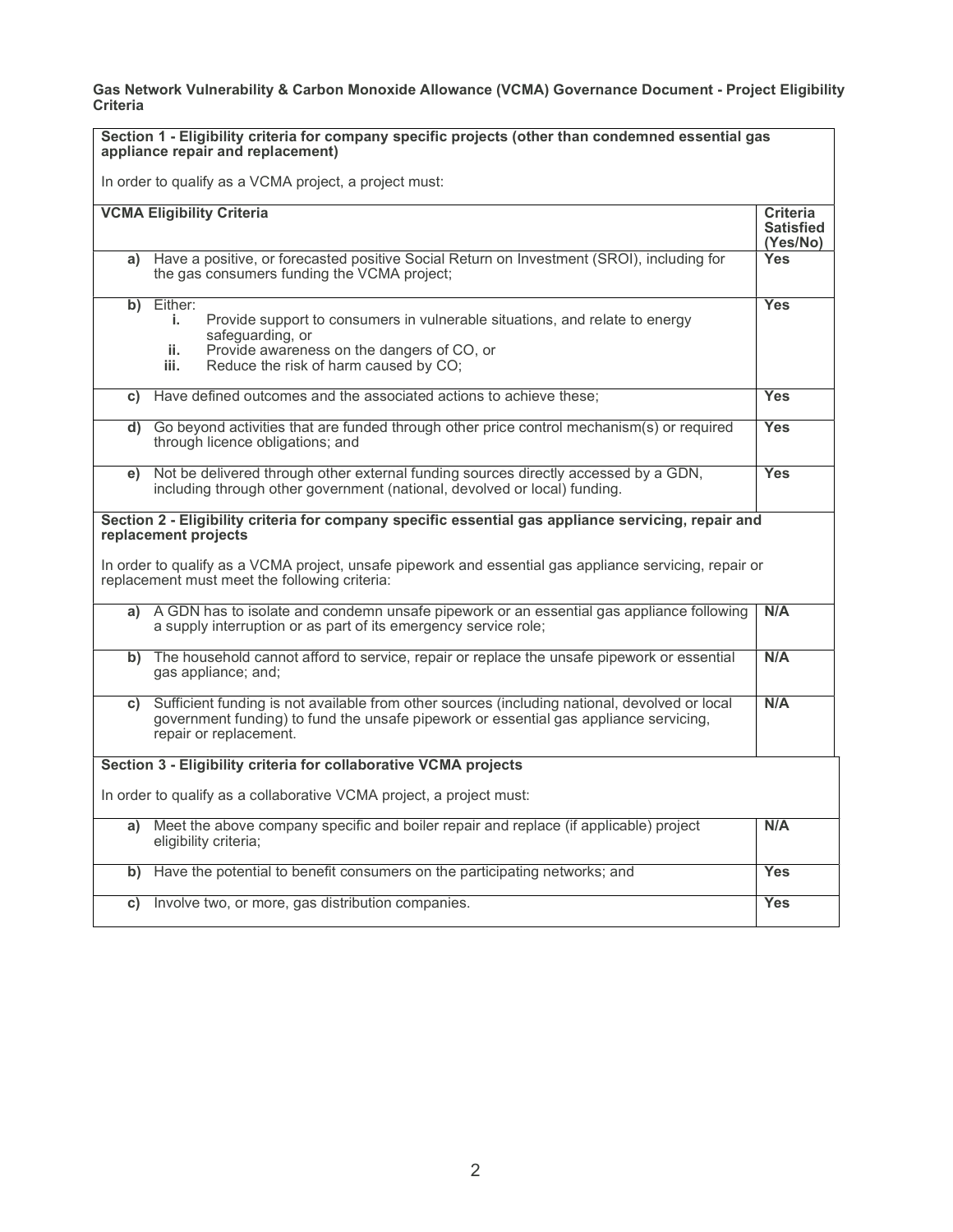## Gas Network Vulnerability and Carbon Monoxide Allowance (VCMA) Governance Document - Project Registration Table 2

| <b>Information Required</b>                         | Description: The project involves the design and implementation of a comprehensive                                                                                           |  |  |  |
|-----------------------------------------------------|------------------------------------------------------------------------------------------------------------------------------------------------------------------------------|--|--|--|
|                                                     | winter marketing and communications strategy across all four Gas Distribution<br>Networks, creating a central voice, raising awareness of Carbon Monoxide, the               |  |  |  |
|                                                     | National Helpline and the Priority Services Register.                                                                                                                        |  |  |  |
| <b>Project Title</b>                                | Collaborative GDN Winter Awareness Campaign                                                                                                                                  |  |  |  |
| <b>Funding GDN(s)</b>                               | Cadent 49.8061%<br>£190,920.29<br><b>NGN</b><br>11.5565%<br>£44,113.57                                                                                                       |  |  |  |
|                                                     | 27.0710%<br>SGN<br>£104,085.66                                                                                                                                               |  |  |  |
|                                                     | <b>WWU</b><br>11.5664%<br>£44,151.36                                                                                                                                         |  |  |  |
|                                                     | Total<br>100%<br>£383,270.88                                                                                                                                                 |  |  |  |
| Role of GDN(s)                                      | Following the success of its summer CO awareness campaign (also utilising VCMA                                                                                               |  |  |  |
| *For Collaborative<br><b>VCMA Projects only</b>     | funds), the GDNs have worked with the external marking and communication<br>organisation, Jseven Media to develop a holistic marketing programme to raise                    |  |  |  |
|                                                     | awareness of the PSR, CO poisoning and the national gas emergency number for                                                                                                 |  |  |  |
|                                                     | suspecting CO, through a range of channels, including radio, buses, phone kiosks,                                                                                            |  |  |  |
|                                                     | posters, billboards, social media and the web.                                                                                                                               |  |  |  |
|                                                     | Cadent took the lead in managing the campaign with Jseven media and worked                                                                                                   |  |  |  |
|                                                     | together with the GDNs to agree associated messaging and marketing material, which                                                                                           |  |  |  |
|                                                     | was shared with representatives across all GDNs to ensure a collective sign off.                                                                                             |  |  |  |
| <b>Date of PEA</b><br><b>Submission</b>             | 7 <sup>th</sup> December 2021                                                                                                                                                |  |  |  |
| <b>VCMA Project Contact</b>                         | Suzanne Callington, suzanne.callington@cadentgas.com, 07866849082                                                                                                            |  |  |  |
| Name, email and                                     |                                                                                                                                                                              |  |  |  |
| <b>Number</b>                                       |                                                                                                                                                                              |  |  |  |
| <b>Total Cost (£k)</b><br><b>Total VCMA Funding</b> | £383,270.88<br>£383,270.88                                                                                                                                                   |  |  |  |
| <b>Required (£k)</b>                                |                                                                                                                                                                              |  |  |  |
| Problem(s)                                          | The colder months of winter represent added risk and challenge for many customers                                                                                            |  |  |  |
|                                                     | living in vulnerable situations. An increase in the demand for energy not only                                                                                               |  |  |  |
|                                                     | increases the cost of energy bills, but also increases the risk of issues being identified<br>with household gas supplies and appliances and increases the risk of incidents |  |  |  |
|                                                     | relating to CO poisoning. This winter perhaps presents an even greater challenge                                                                                             |  |  |  |
|                                                     | than in previous years with the added financial burden placed on many families as a                                                                                          |  |  |  |
|                                                     | result of the response to the COVID-19 pandemic and rising prices across many                                                                                                |  |  |  |
|                                                     | commodities, including energy.                                                                                                                                               |  |  |  |
|                                                     | By registering on the PSR, organisations such as GDNs are able to identify the                                                                                               |  |  |  |
|                                                     | reasons behind customers' vulnerabilities and take additional actions in order to                                                                                            |  |  |  |
|                                                     | support them when delivering key services. However, it is estimated that c.6m<br>customers, who could be registered, are not.                                                |  |  |  |
|                                                     |                                                                                                                                                                              |  |  |  |
|                                                     | Another known issue is that whilst carbon monoxide alarms are widely available, less                                                                                         |  |  |  |
|                                                     | than 50% of homes have one installed – these alarms can genuinely save lives.                                                                                                |  |  |  |
|                                                     | The winter awareness campaign will focus on both these issues, increasing customer                                                                                           |  |  |  |
|                                                     | knowledge of how to register for the PSR, recognising the symptoms of CO poisoning                                                                                           |  |  |  |
|                                                     | and the steps and actions they can take to protect themselves from the potential harm                                                                                        |  |  |  |
|                                                     | of CO.                                                                                                                                                                       |  |  |  |
|                                                     | Additionally, we will use the awareness campaign to raise awareness of the national                                                                                          |  |  |  |
|                                                     | gas emergency helpline so that customers are aware of what number to call if they                                                                                            |  |  |  |
|                                                     | suspect CO.                                                                                                                                                                  |  |  |  |
| <b>Scope and Objectives</b>                         | The scope extends to CO awareness, the national gas emergency helpline and the<br>priority services register.                                                                |  |  |  |
|                                                     |                                                                                                                                                                              |  |  |  |
|                                                     | The project has three main objectives:                                                                                                                                       |  |  |  |
|                                                     | 1. Raise Awareness - Use mass reaching channels to launch with a memorable                                                                                                   |  |  |  |
|                                                     | device; priming audiences to look out for winter related Carbon Monoxide                                                                                                     |  |  |  |
|                                                     | concerns and awareness of the PSR. Channels utilised will include posters                                                                                                    |  |  |  |
|                                                     | across London Underground stations, bus streetliners, phone kiosks,                                                                                                          |  |  |  |
|                                                     | Facebook and Instagram.<br>2. Education and Consideration - Use of contextually relevant dwell channels                                                                      |  |  |  |
|                                                     | and useful content to be consistently present and engaging once people are                                                                                                   |  |  |  |
|                                                     | aware of Carbon Monoxide and the PSR, building trust and consideration.                                                                                                      |  |  |  |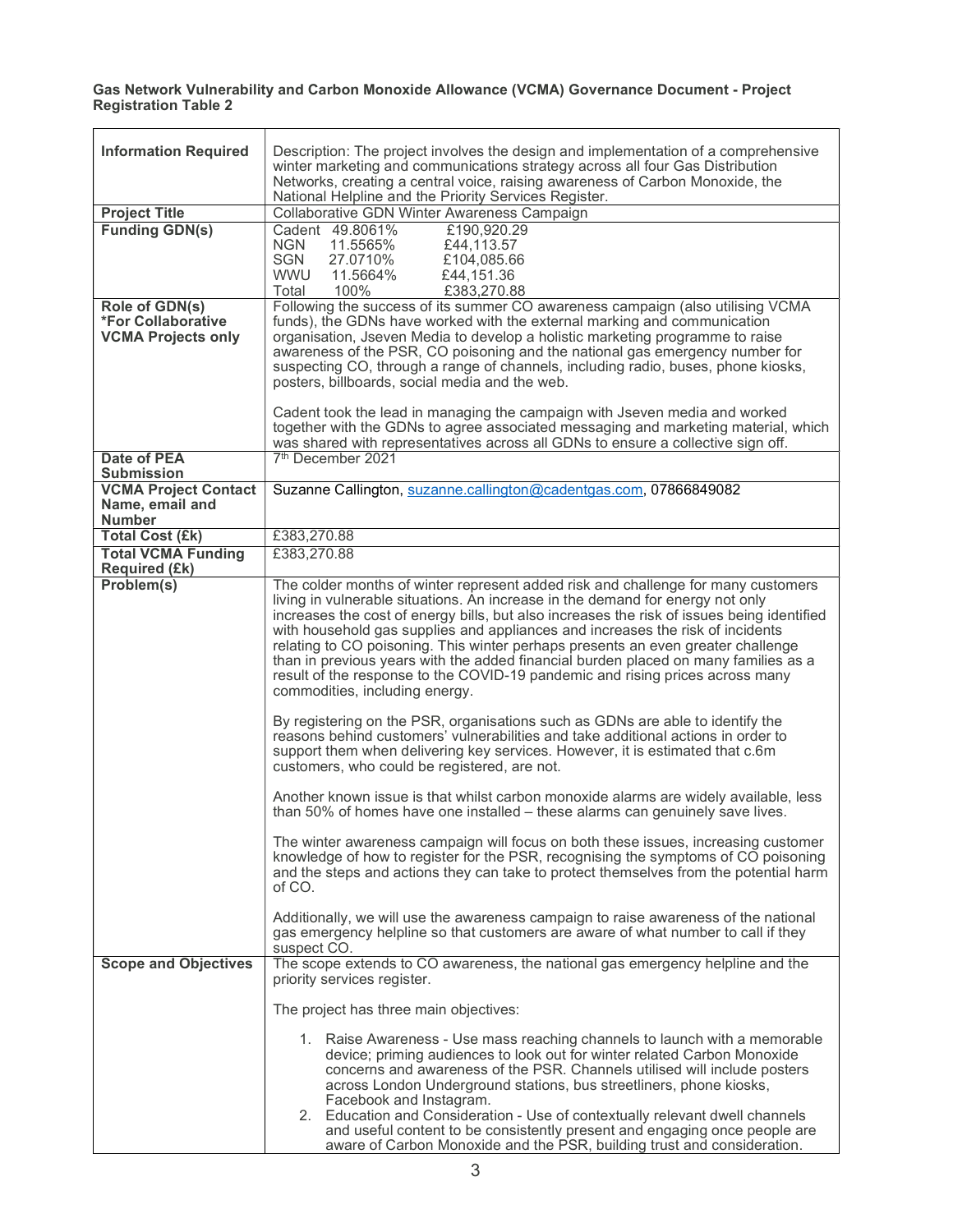|                                                                        | Channels will include radio, Spotify audio and display, Google display,<br>Facebook remarketing, Google and Microsoft search, and print and online<br>press.                                                                                                                                                                                                                                                                                                                                                                                                                                      |
|------------------------------------------------------------------------|---------------------------------------------------------------------------------------------------------------------------------------------------------------------------------------------------------------------------------------------------------------------------------------------------------------------------------------------------------------------------------------------------------------------------------------------------------------------------------------------------------------------------------------------------------------------------------------------------|
|                                                                        | 3. Take action - Use targeted, contextual, agile channels and messages to offer<br>an immediate solution to their concern. This will include programmatic<br>campaigning, Google display, Facebook and Instagram.                                                                                                                                                                                                                                                                                                                                                                                 |
| Why the Project is<br><b>Being Funded</b><br><b>Through the VCMA</b>   | The project meets all of the VCMA eligibility criteria and builds off the success of<br>Cadent's summer CO awareness campaign, which is estimated to have been seen by<br>around 20.8 million people.                                                                                                                                                                                                                                                                                                                                                                                             |
| <b>Evidence of</b><br>Stakeholder/Customer<br><b>Support</b>           | Throughout the RIIO-2 business planning process each GDN engaged extensively<br>with customers and expert stakeholders to inform their customer vulnerability<br>strategies. Common themes amongst all findings relate to high levels of customer<br>support for GDNs utilising a wide range of techniques to raise awareness of CO, the<br>PSR and other aspects of gas safety, including the national helpline.                                                                                                                                                                                 |
|                                                                        | All GDNs have customer challenge forums in place which have supported customer<br>vulnerability strategies and advocated increased awareness being facilitated of the<br>matters included in this scope.                                                                                                                                                                                                                                                                                                                                                                                          |
| Outcomes,<br><b>Associated Actions</b><br>and Success Criteria         | As a result of this project, we anticipate generating over 100m impressions with<br>customers $-$ i.e. the messages we deliver will be seen or heard over 100m times.                                                                                                                                                                                                                                                                                                                                                                                                                             |
|                                                                        | As a result of the mass awareness campaign, overall levels of CO, PSR and national<br>helpline awareness will increase.                                                                                                                                                                                                                                                                                                                                                                                                                                                                           |
|                                                                        | Whilst it will be difficult to directly correlate this into the number of CO alarms bought,<br>currently installed, PSR conversations initiated, PSR registrations made or the impact<br>for customers knowing who to call in the event of them smelling gas, Sia Partners<br>(who we have worked with to support our SROI calculations) estimate up to a 24%<br>rate of action as a result of reading material on a billboard.                                                                                                                                                                   |
|                                                                        | We will be able to assess, retrospectively, the output of the project by using 'event<br>tagging' across our range of websites.                                                                                                                                                                                                                                                                                                                                                                                                                                                                   |
| <b>Project Partners and</b><br><b>Third Parties Involved</b>           | We have engaged with Jseven Media to utilise their extensive experience in creating<br>customer impressions to develop all aspects of our marketing material and arrange<br>the logistics to implement them.                                                                                                                                                                                                                                                                                                                                                                                      |
| <b>Potential for New</b><br>Learning                                   | All projects offer unique learning experiences. In particular the 'event tagging' applied<br>to this project will help us to understand which channels result in the highest levels of<br>additional interest being generated, and ultimately action taken.                                                                                                                                                                                                                                                                                                                                       |
| <b>Scale of VCMA</b><br><b>Project and SROI</b><br><b>Calculations</b> | Based on the experience of Jseven Media, we anticipate over 100m customer<br>impressions being generated. Of course, some customers will experience multiple<br>impressions, but given Cadent's experience of its summer CO campaign, which only<br>operated in Cadent networks (and did not utilise the full range of channels being<br>applied here), we estimate that over 20m customers will ultimately see or hear the<br>information that we are providing.                                                                                                                                 |
|                                                                        | Cadent have developed a comprehensive SROI calculation tool in conjunction with<br>Sia Partners. Whilst it measures a wide variety of societal benefits from projects that<br>have been initiated, for this project we have simply focussed on the societal benefits<br>of raising awareness of the PSR and of the potential dangers of CO.                                                                                                                                                                                                                                                       |
|                                                                        | Detailed calculations can be made available on request, but all data used is based on<br>government Green Book sources and all assumptions made have been documented.<br>The benefits calculated for the project are all based on improved societal health based<br>on customers taking some form of action to minimise the risks of harm from natural<br>gas or CO. The calculations consider how, for example, the installation of a CO alarm<br>could reduce the likelihood of illness, death and the costs associated with responding<br>to and treating someone who has been poisoned by CO. |
|                                                                        | Whilst Sia have previously calculated that there is a 24% action rate based on<br>individuals reading billboard information, this is based on a variety of different<br>billboard advertising campaigns and the stat is difficult to categorically prove.                                                                                                                                                                                                                                                                                                                                         |
|                                                                        | We have therefore used a much more conservative estimate based on 1% of those<br>who see / hear our messages taking some form of positive action – either in relation to<br>the PSR or CO awareness. For the purposes of the calculation, we have assumed<br>that half of the actions result in the avoidance of a CO related incident and half in a<br>PSR customer registration.                                                                                                                                                                                                                |
|                                                                        | That means that 100,000 additional PSR registrations will result from the campaign,<br>with an associate SROI social value of £143.89 per registration, totalling £14,389,000.                                                                                                                                                                                                                                                                                                                                                                                                                    |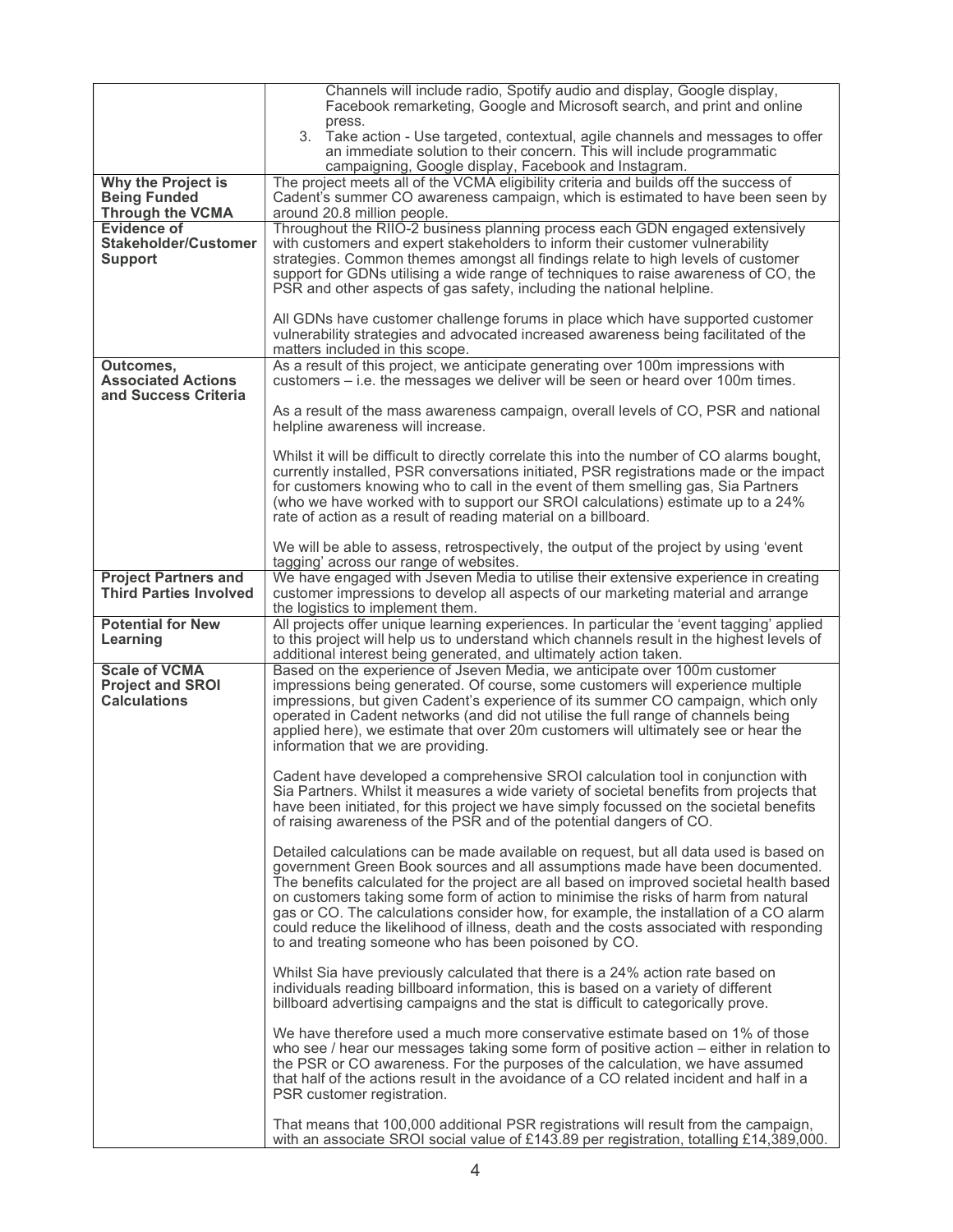| It also means that 100,000 customers will be made aware of the potential harm of CO<br>and take action to reduce the likelihood of it in their home. The SROI social value<br>associated with this is £1,090,966.60. Totalling a figure of £15,479,966.60 |                                                                                                                                                                                                                                                                                                                                                                                                                                                                                                                                                                           |                |  |
|-----------------------------------------------------------------------------------------------------------------------------------------------------------------------------------------------------------------------------------------------------------|---------------------------------------------------------------------------------------------------------------------------------------------------------------------------------------------------------------------------------------------------------------------------------------------------------------------------------------------------------------------------------------------------------------------------------------------------------------------------------------------------------------------------------------------------------------------------|----------------|--|
|                                                                                                                                                                                                                                                           | Project cost:                                                                                                                                                                                                                                                                                                                                                                                                                                                                                                                                                             | £383,270.88    |  |
|                                                                                                                                                                                                                                                           | 5 year forecast social value<br>£15,479,966.60                                                                                                                                                                                                                                                                                                                                                                                                                                                                                                                            |                |  |
|                                                                                                                                                                                                                                                           | 5 year forecast social value (minus project cost)                                                                                                                                                                                                                                                                                                                                                                                                                                                                                                                         | £15,096,695.72 |  |
|                                                                                                                                                                                                                                                           | 5 year net SROI figure per £1 spent                                                                                                                                                                                                                                                                                                                                                                                                                                                                                                                                       | £39.30         |  |
| <b>VCMA Project Start</b><br>and End Date                                                                                                                                                                                                                 | The project will go-live with Google and Microsoft search remarketing and<br>$\bullet$<br>Facebook and Instagram campaigns during w/c 13th December 2021.<br>Posters and other printed advertising will operate for the first half of January 2022.<br>$\bullet$<br>Radio bursts will take place between $10^{th}$ -16 <sup>th</sup> Jan, 24 <sup>th</sup> – 30 <sup>th</sup> Jan, 7 <sup>th</sup> – 13 <sup>th</sup> Feb<br>and 21st-27th Feb 2022<br>The project will end in March with an assessment of the outcomes generated by<br>$\bullet$<br>the end of the month |                |  |
| <b>Geographical Area</b>                                                                                                                                                                                                                                  | National, across all GDN footprints                                                                                                                                                                                                                                                                                                                                                                                                                                                                                                                                       |                |  |
| <b>Remaining Amount in</b><br>the Allowance at Time<br>of Registration                                                                                                                                                                                    | Amount before this project: £12,117,734<br>**based on CO in Pregnancy, Scouts, CA National and Fuel Bank Foundation being<br>the only confirmed spend at time of registration.<br>Project costs: £48,880<br>Remaining following this project: £12,068,854                                                                                                                                                                                                                                                                                                                 |                |  |

## Gas Network Vulnerability and Carbon Monoxide Allowance (VCMA) Governance Document - PEA Control Table

In order to ensure that a VCMA project is registered in accordance with the Ofgem VCMA governance document (incl. project eligibility assessment), the below table should be completed as part of the project registration process.

Stage 1: GDN Collaboration Group PEA Review Meeting date review completed: 1<sup>st</sup> Feb 2022 Review completed by:

| GDN:       | Name:              | Job Title:                              |
|------------|--------------------|-----------------------------------------|
| Cadent     | Suzanne Callington | <b>Customer Safeguarding Specialist</b> |
| <b>NGN</b> | <b>Steve Dacre</b> | Vulnerability Innovations Lead          |
| <b>SGN</b> | Dan Edwards        | Social Impact Programme Lead            |
| <b>WWU</b> | Elizabeth Warwick  | Stakeholder Engagement Manager          |

Stage 2: GD2CVG Panel Review Date sign off agreed: 3rd Feb 2022 Review completed by:

| GDN:       | Name:               | Job Title:                                                  |
|------------|---------------------|-------------------------------------------------------------|
| Cadent     | <b>Phil Burrows</b> | Head of customer vulnerability social<br>programme delivery |
| <b>NGN</b> | Eileen Brown        | <b>Customer Experience Director</b>                         |
| <b>SGN</b> | Maureen McIntosh    | <b>Head of Customer Experience</b>                          |
| <b>WWU</b> | Nigel Winnan        | <b>Customer and Social Obligations Strategy</b><br>Manager  |